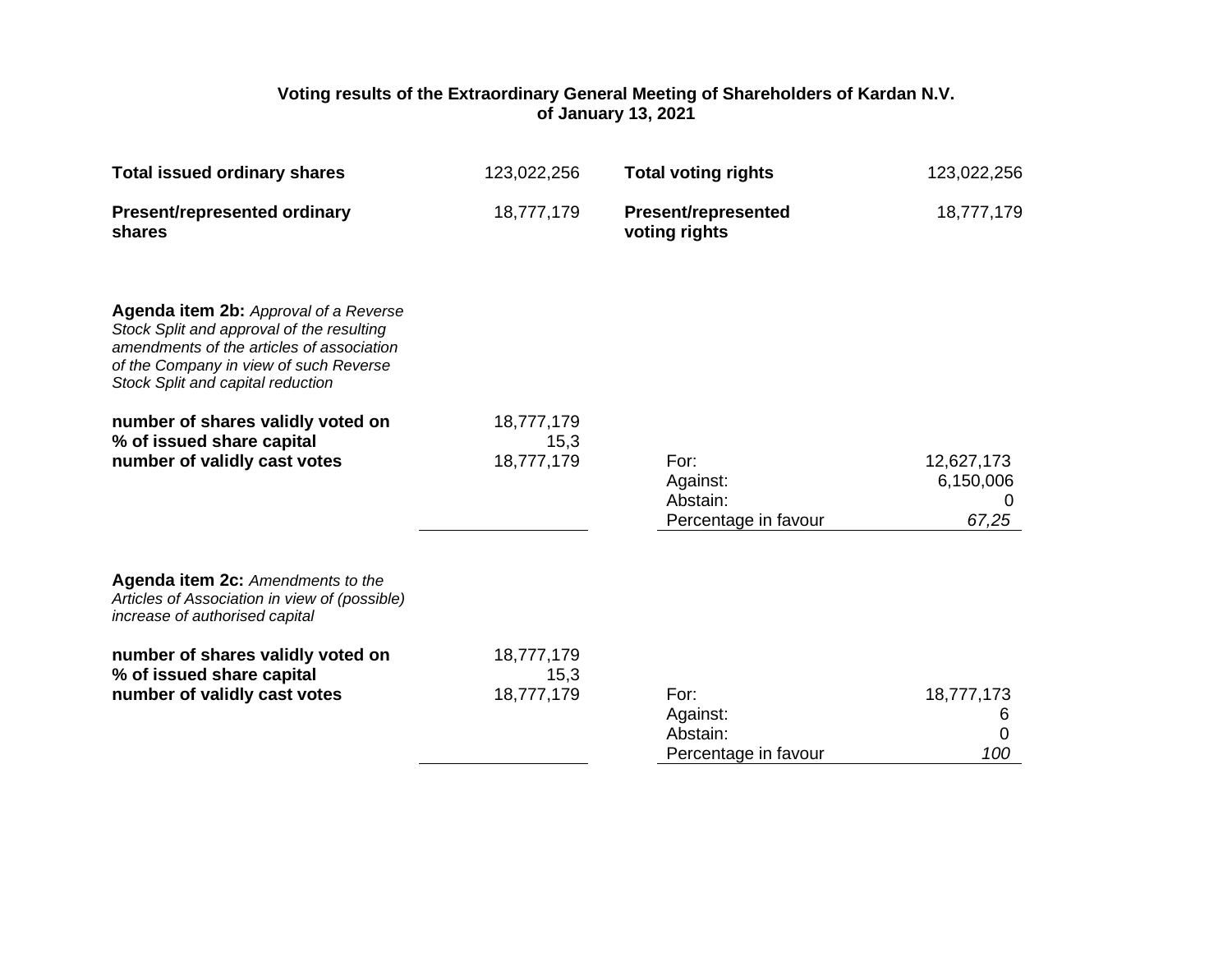| Agenda item 2d: Authorization to issue  |
|-----------------------------------------|
| shares and limit or exclude pre-emptive |
| right                                   |

| number of shares validly voted on                                                                                                                                   | 18,777,179         |                      |            |
|---------------------------------------------------------------------------------------------------------------------------------------------------------------------|--------------------|----------------------|------------|
| % of issued share capital<br>number of validly cast votes                                                                                                           | 15,3<br>18,777,179 | For:                 | 18,777,173 |
|                                                                                                                                                                     |                    | Against:             | 6          |
|                                                                                                                                                                     |                    | Abstain:             | 0          |
|                                                                                                                                                                     |                    | Percentage in favour | 100        |
| Agenda item 3: Proposal by the Board to<br>adopt certain amendments to the Articles<br>of Association in view of the Company's<br>delisting from Euronext Amsterdam |                    |                      |            |
| number of shares validly voted on                                                                                                                                   | 18,777,179         |                      |            |
| % of issued share capital                                                                                                                                           | 15,3               |                      |            |
| number of validly cast votes                                                                                                                                        | 18,777,179         | For:                 | 18,090,819 |
|                                                                                                                                                                     |                    | Against:             | 686,360    |
|                                                                                                                                                                     |                    | Abstain:             | O          |
|                                                                                                                                                                     |                    | Percentage in favour | 96,34      |
| Agenda item 4: Appointment of Mr. G.Y<br>Elias as executive member of the Board                                                                                     |                    |                      |            |
| number of shares validly voted on                                                                                                                                   | 18,777,179         |                      |            |
| % of issued share capital                                                                                                                                           | 15,3               |                      |            |
| number of validly cast votes                                                                                                                                        | 18,777,179         | For:                 | 18,090,825 |
|                                                                                                                                                                     |                    | Against:             | 686,354    |
|                                                                                                                                                                     |                    | Abstain:             |            |
|                                                                                                                                                                     |                    | Percentage in favour | 96,34      |